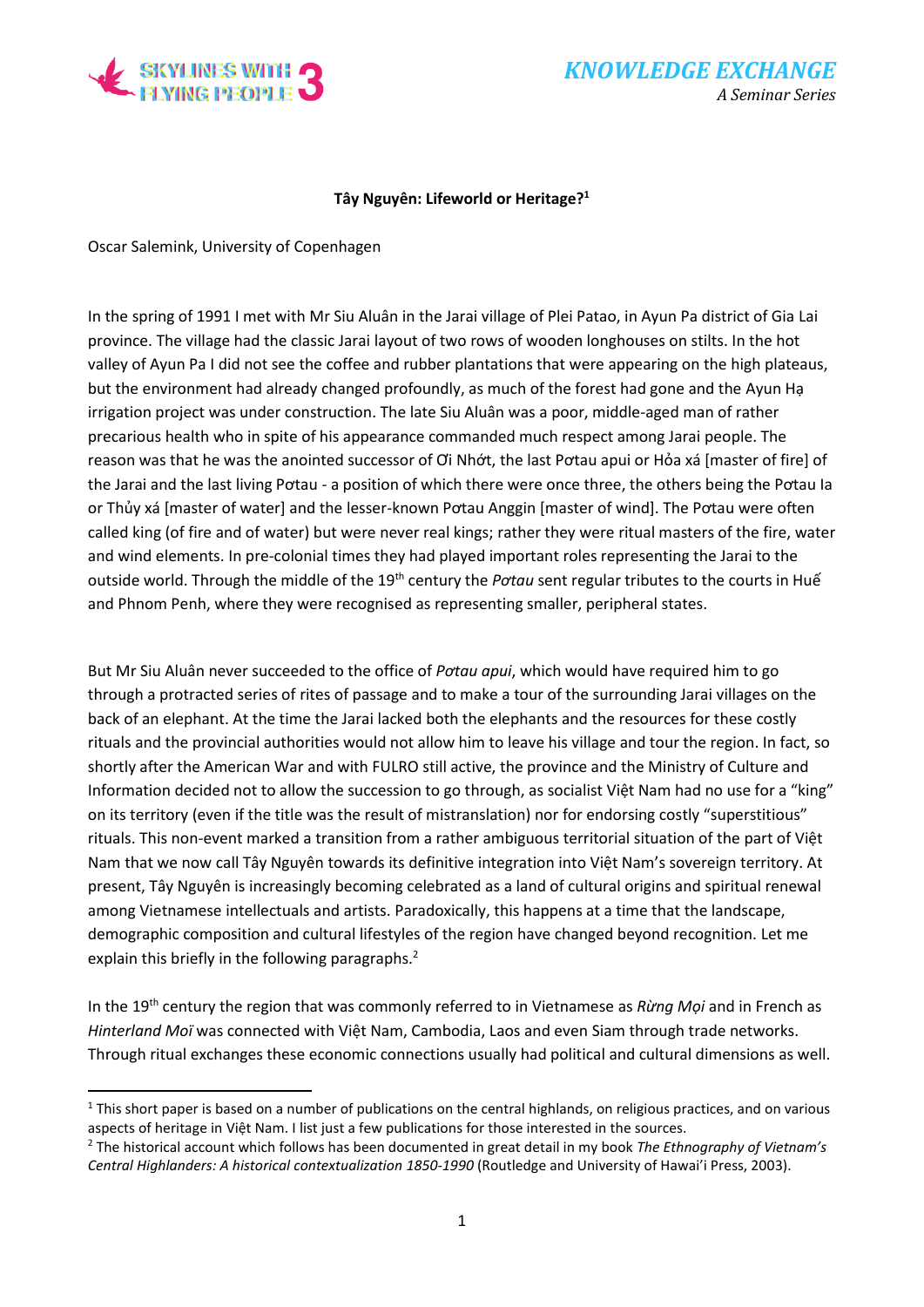## *KNOWLEDGE EXCHANGE A Seminar Series*

When the French conquered Indochina, they used these tributary relations as an argument to counter Lao-Siamese claims – on behalf of its then dependency Laos – to much of Tây Nguyên. Initially the French sought to rule the regions around Kontum, Pleiku and Đắk Lắk from southern Laos, but in 1904 they officially integrated these territories into the protectorate of Annam – now Trung Bộ. In practice much of the highlands remained autonomous, and practical French efforts at "penetration" and "pacification" often provoked rebellions led by figures such as N'Trang Lưng, Sam Bram and Kommadam. The last indigenous revolts were only suppressed around 1938.

From 1945 until 1979 the Tây Nguyên region was a highly contested arena of war with France, the US and Democratic Kampuchea (Khmer Rouge). During the negotiations of Đà Lạt and Fontainebleau in 1946 the French sought to carve out *the Pays Montagnard du Sud-Indochinois* from Việt Nam, but this move was fiercely protested by Hồ Chí Minh; instead, France turned it into "Emperor" Bảo Đại's personal Crown Domain in 1948 – a move that sparked a desire for political and cultural autonomy among pro-French and pro-American highlander militias. In 1963 this desire materialised in the constitution of the FULRO movement among the militias commanded by US Special Forces, which in some form remained active for decades. The cultural assimilation policies of South-Vietnamese President Ngô Đình Diệm and his successors and the savage warfare tactics of the South Vietnamese and US military fuelled this desire for autonomy. Significantly, the liberation of South Việt Nam in 1975 started in Tây Nguyên, reportedly with active support from many highlanders, including FULRO factions around Buôn Ma Thuột. Immediately after 1975, the socialist regime moved urban populations into New Economic Zones in the highlands.

During Đổi Mới, many lowland people – mostly Kinh people from poor northern and central provinces – moved to Tây Nguyên in order to set up coffee gardens, which became highly profitable in the new market conditions. This migration was spurred on by further agricultural successes in rubber, tea, cashew, pepper, cassava and other cash crops, turning this once remote region into the world's number two coffee producing region and first cashew and pepper producing region and hence into a hotspot of globalisation. In the process, forests were converted into plantations and gardens, mostly owned and worked by millions of relative newcomers from the lowlands. Highlanders such as the Jarai had to give up their claims to the land, their agricultural techniques, their lived sociality, and their lifestyles as the combined results of the resettlement [*định canh định cư*] programs. In other words, with *Đổi Mới* the region became rapidly and indelibly integrated – economically, demographically and culturally – into Việt Nam's sovereign territory. This transformation changed beyond recognition the environmental and cultural lifeworlds of the highlanders, who largely abandoned their traditional livelihoods and religious practices. In the face of active opposition from the authorities, they broadly embraced a new, modern and international religion, namely evangelical Christianity [*Tin lành*], which rejected their former religious practices as superstitious and their former cultural lifestyles as un-modern and immoral.<sup>3</sup>

**.** 

<sup>&</sup>lt;sup>3</sup> My analysis of Christian conversion in Việt Nam's central highlands has been published in detail in a number of publications, including my Revolutionary and Christian Ecumenes and Desire for Modernity in the Vietnamese Highlands. *The Asia Pacific Journal of Anthropology* 16(4), 2015: 388-409.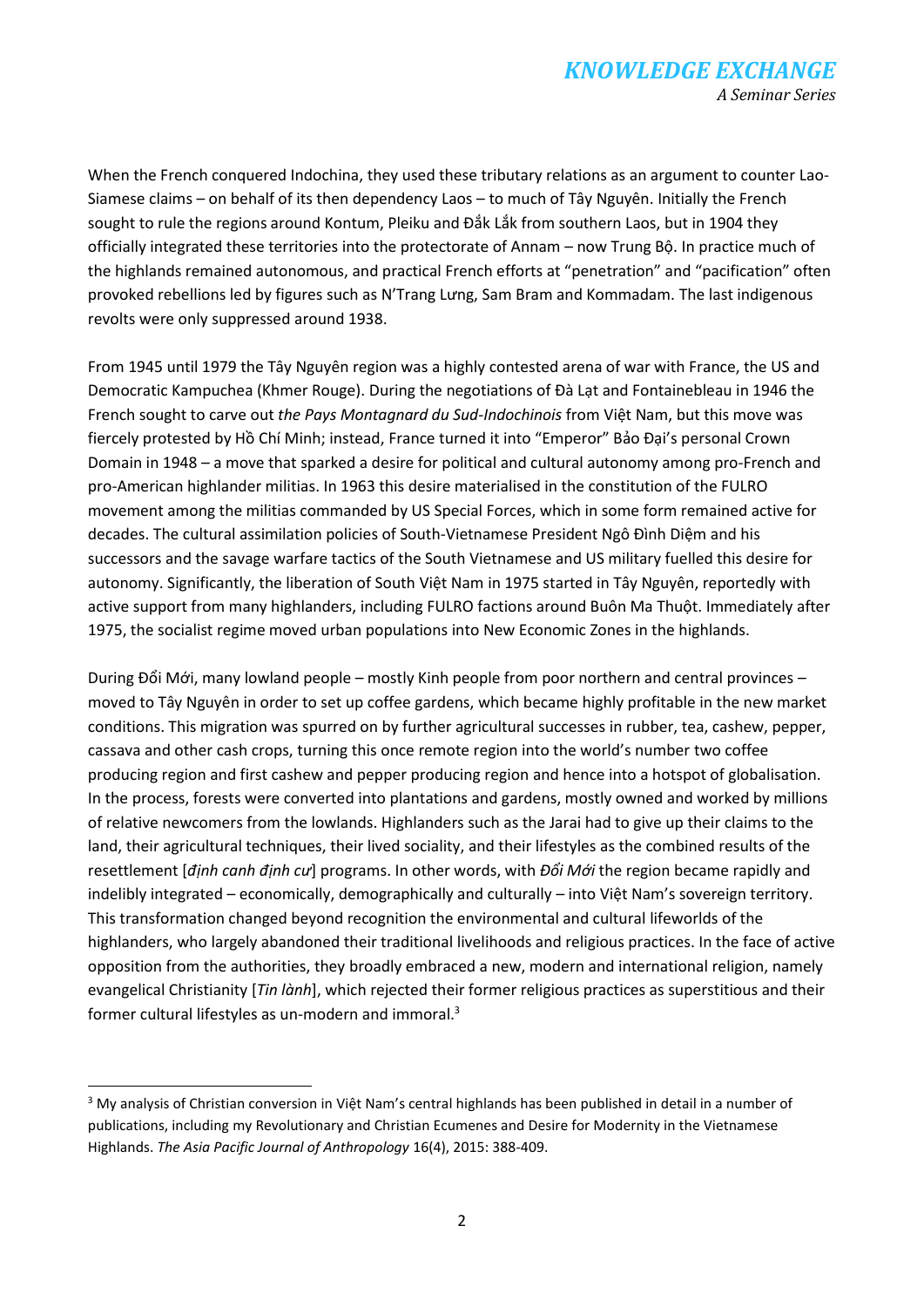When in 2001 Christian highlanders took to the streets to demonstrate for land guarantees and religious freedom, one of the first responses of the Vietnamese government was to fund a massive research, collection, documentation, translation and publication project of the historic epics [*sử thi*] of the various ethnic groups of Tây Nguyên. Carried out by the Viện Văn hóa in Hà Nội, it was Việt Nam's biggest research project in the social sciences and humanities to date (amounting to one million US dollars), yielding over 63 published volumes which were circulated widely, but did not make much impact – not even in Tây Nguyên itself. The project did little to ameliorate the predicament of contemporary highlanders, who in the eyes of Vietnamese officials and researchers alike remained mired in the past of the historical epics rather than culturally speaking - in the present of Christian modernity.

After the demonstrations around Easter 2004 the authorities redoubled their efforts to have "The space of Gong Culture" [*Không gian văn hóa cồng chiêng Tây Nguyên*] recognised by UNESCO as intangible cultural heritage – an effort that bore fruit in 2005 when it was listed on UNESCO's "Masterpieces of the Oral and Intangible Heritage of Humanity," to be transferred to the new ICH List of "Intangible Cultural Heritage in Need of Urgent Safeguarding" in 2008.<sup>4</sup> Though Việt Nam was successful in inscribing its intangible cultural heritage on the UNESCO list, protecting gong culture in Tây Nguyên proves to be an intractable challenge, precisely because the *space* for it – i.e. its ecological, economic, social and cultural environment – has changed beyond recognition over the past decades. Moreover, what was ignored in this backward-looking initiative is the fact that by the mid-2000s the majority of the central highlanders had already converted to evangelical Christianity and readily abandoned gong music as a superstitious remnant of the past that they had left behind.

Whatever one might think of their decisions and actions, these highlanders are motivated by a desire to be recognised as modern rather than as remnants of the past. With some notable exceptions such as Nguyên Ngọc, Vietnamese intellectuals continue to locate highlanders in an imagined past narrated in the form of epics and performed with dance and gong music, even when the ritual context for this has disappeared. Highlanders are even made to dance during one of Việt Nam's newer intangible cultural heritage events, namely the Hùng King Festival in far-away Phú Thọ, which commemorates Việt Nam's long-ago mythical ancestors [*ngày giỗ tổ Hùng Vương*]. The festival organisers seem to assume a connection between the contemporary culture of Tây Nguyên and the Đồng Sơn culture prevailing at the time of the Hùng kings, thus suggesting that the culture of the Tây Nguyên ethnic groups are similar to the culture of the Việt people more than 2000 years ago. As contemporary ancestors of the Kinh, Tây Nguyên people are denied coevalness, i.e. they are seen as living the past.

The global post-1970s heritage turn makes culture into a spectacle to be consumed by outsiders against the backdrop of tourism, but simultaneously indexes a nostalgic yearning for slowness in times of rapid change. This nostalgia is predicated on *absence*, as sites, objects and practices that disappear become precious and

**.** 

<sup>&</sup>lt;sup>4</sup> See my "Is there space for Vietnam's gong culture? Economic and social challenges for the safeguarding of the Space of Gong Culture." In: Izabela Kopania (ed.), *South-East Asia: Studies in Art, Cultural Heritage and Artistic Relations with Europe*. Warsaw & Torún 2013: Polish Institute of World Art Studies & Tako Publishing House 2012, pp. 127-134; and "Scholarship, Expertise, and the Regional Politics of Heritage." In: Oscar Salemink (ed.), *Scholarship and Engagement in Mainland Southeast Asia*. Chiang Mai 2015: Silkworm Books, pp. 167-195.